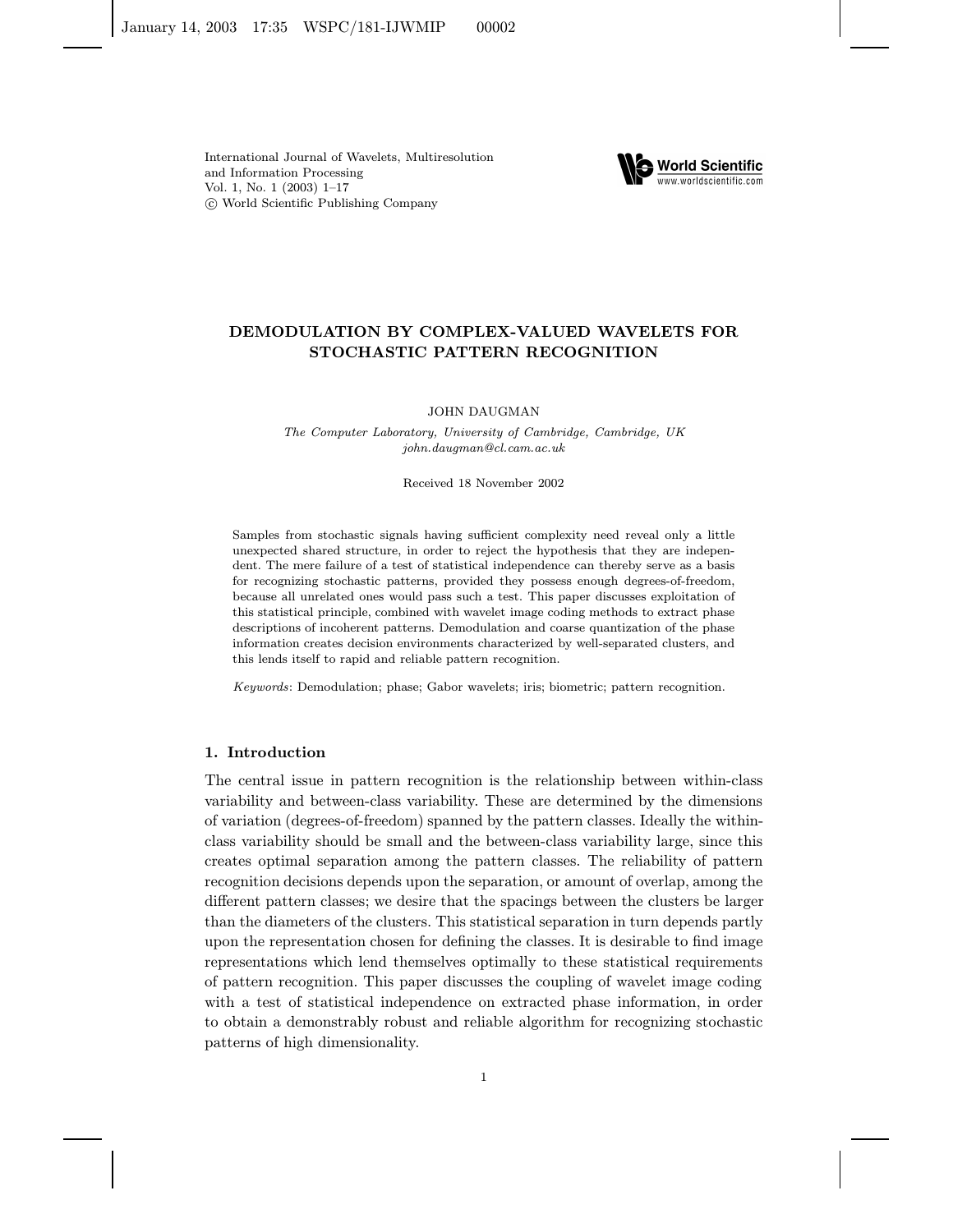### 2. Complex-Valued 2D Wavelets for Image Analysis

The use of multi-resolution two-dimensional wavelets in image analysis and computer vision has attracted much interest in recent years. The particular family of 2D wavelets that will be discussed here are closed under dilation, translation, and rotation, and they also form a complete image basis, or frame. They are also self-Fourier (equivalent in form to their own Fourier transforms), and they compose a set that is also closed under convolution (the convolution of any two members of the set is also a member of the set).

If we take  $\Psi(x, y)$  to be any chosen generic 2D wavelet, which may be called a mother wavelet, then we can generate from this function a complete self-similar family of parametrized daughter wavelets  $\Psi_{mpq\theta}(x, y)$  through the generating relation

$$
\Psi_{mpq\theta}(x,y) = 2^{-2m}\Psi(x',y'),\tag{2.1}
$$

where the substituted variables  $(x', y')$  incorporate dilations of the wavelet in size by  $2^m$ , translations in position  $(p, q)$ , and rotations through angle  $\theta$ :

$$
x' = 2^{-m} [x \cos(\theta) + y \sin(\theta)] - p, \qquad (2.2)
$$

$$
y' = 2^{-m}[-x\sin(\theta) + y\cos(\theta)] - q.
$$
 (2.3)

A particular choice for  $\Psi(x, y)$  which possesses several interesting and useful properties is the complex-valued 2D "Gabor" wavelet, so named because it is a generalization<sup>2</sup> of the 1D elementary functions originally discussed by Gabor.<sup>8</sup> The 2D wavelet form is defined as follows:

$$
\Psi(x,y) = e^{-\pi[(x-x_0)^2/\alpha^2 + (y-y_0)^2/\beta^2]} e^{-2\pi i[u_0(x-x_0) + v_0(y-y_0)]},
$$
\n(2.4)

where  $(x_0, y_0)$  specify wavelet position,  $(\alpha, \beta)$  specify effective width and length, and  $(u_0, v_0)$  specify a modulation wave-vector which can be interpreted in polar coordinates as spatial frequency  $\omega_0 = \sqrt{u_0^2 + v_0^2}$  and orientation (or direction)  $\theta_0 = \arctan(v_0/u_0)$ . Plots of the real and imaginary parts of such wavelets are shown in Fig. 1.

The 2D Fourier transform  $F(u, v)$  of the 2D Gabor wavelet  $\Psi(x, y)$  has exactly the same functional form (i.e. this family of wavelets is self-Fourier), with parameters just interchanged or inverted:

$$
F(u,v) = e^{-\pi[(u-u_0)^2 \alpha^2 + (v-v_0)^2 \beta^2]} e^{2\pi i [x_0(u-u_0) + y_0(v-v_0)]}.
$$
 (2.5)

Thus the 2D Fourier power spectrum of the  $\Psi(x, y)$  wavelet,  $F(u, v)F^*(u, v)$ , is a bivariate Gaussian centered on  $(u_0, v_0)$ . Its spectral energy peak is at orientation  $\theta_0$  and spatial frequency  $\omega_0$  as defined above, and so it serves to extract image structure in a particular band of the 2D Fourier spectrum. The effective support of this 2D spectral band-area is an ellipse centered at  $(u_0, v_0)$  and whose principle axes are  $(1/\alpha, 1/\beta)$ .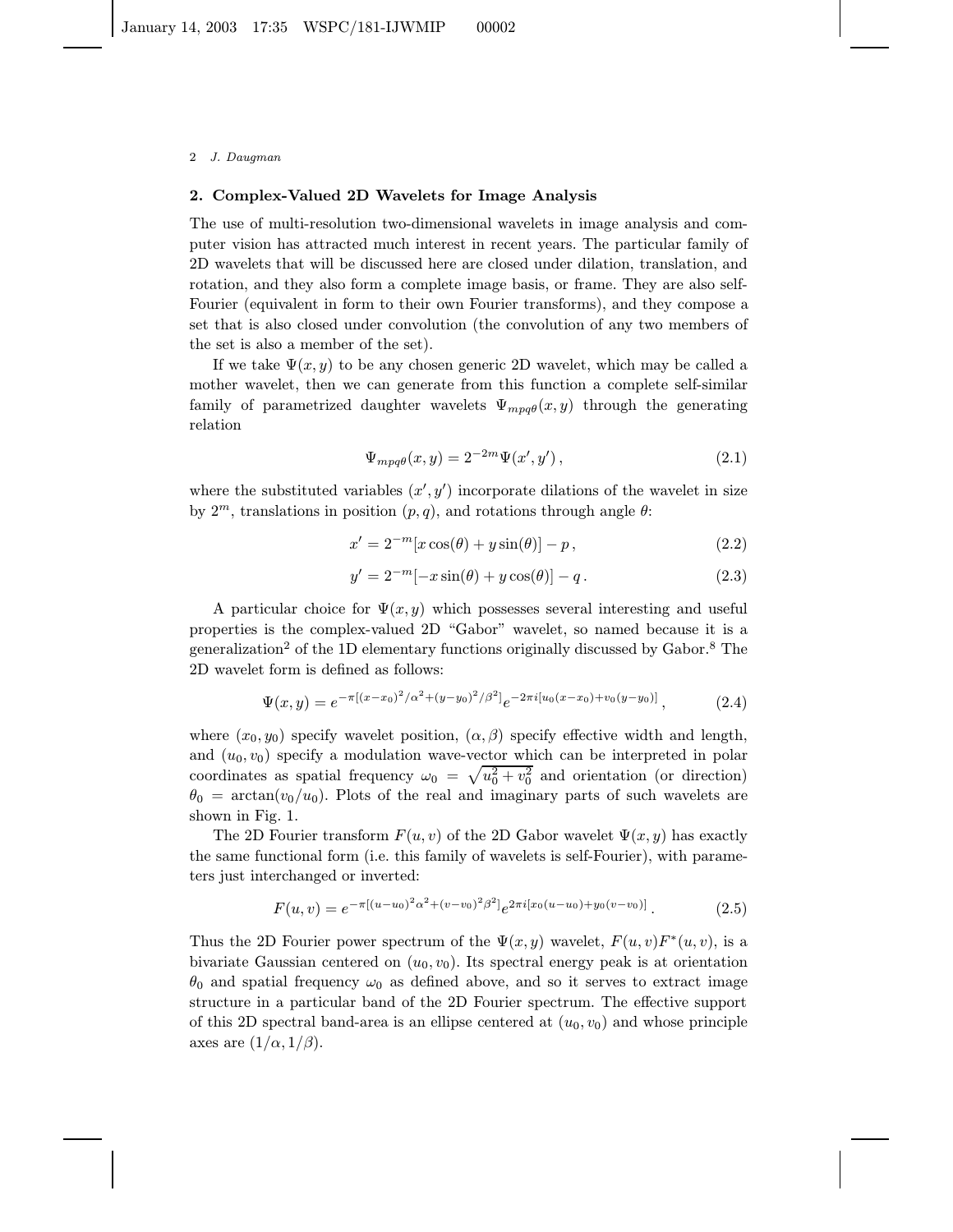

Fig. 1. Pattern encoding by phase demodulation. Image structure is extracted as phase sequences by projection onto multi-resolution complex-valued 2D wavelets.

It is noteworthy that as consequences of the similarity, shift, and modulation theorems of 2D Fourier analysis, together with the rotation isomorphism of the 2D Fourier transform, all the effects of the generating relation (2.1) applied to a 2D Gabor mother wavelet  $\Psi(x, y)$  to produce a new daughter wavelet  $\Psi_{mpq\theta}(x, y)$ will have corresponding or reciprocal effects on its 2D Fourier transform  $F(u, v)$ without any change in functional form.<sup>3</sup> This set of 2D wavelets and their 2D Fourier transforms is closed under the transformations of dilation, translation, rotation, and convolution with any member of the set. Two further interesting properties of these wavelets are the fact that they achieve the lower bound of the Weyl– Heisenburg "uncertainty relation" for conjoint resolution in the 2D space and 2D Fourier domains,<sup>3</sup> and the fact that they form an excellent model for the receptive field profiles of individual neurones (the so-called "simple cells") in the visual cortex of mammalian brains.<sup>2</sup>,<sup>3</sup> Any image can be represented completely in terms of such wavelets used as expansion functions. A complication arises from the fact that these wavelets are non-orthogonal (the inner product of any two of them is in general nonzero), and so the expansion coefficients required do not correspond simply to the inner product projections of the image onto the wavelets. A relaxation network solution to this problem of obtaining the correct expansion coefficients was presented in Ref. 4.

Because these wavelets are complex valued, it is possible to use the real and imaginary parts of their convolution  $(*)$  with an image  $I(x, y)$  to extract a description of image structure in terms of local modulus and phase. These correspond, respectively, to an "amplitude modulation" function  $A(x, y)$  and a "phase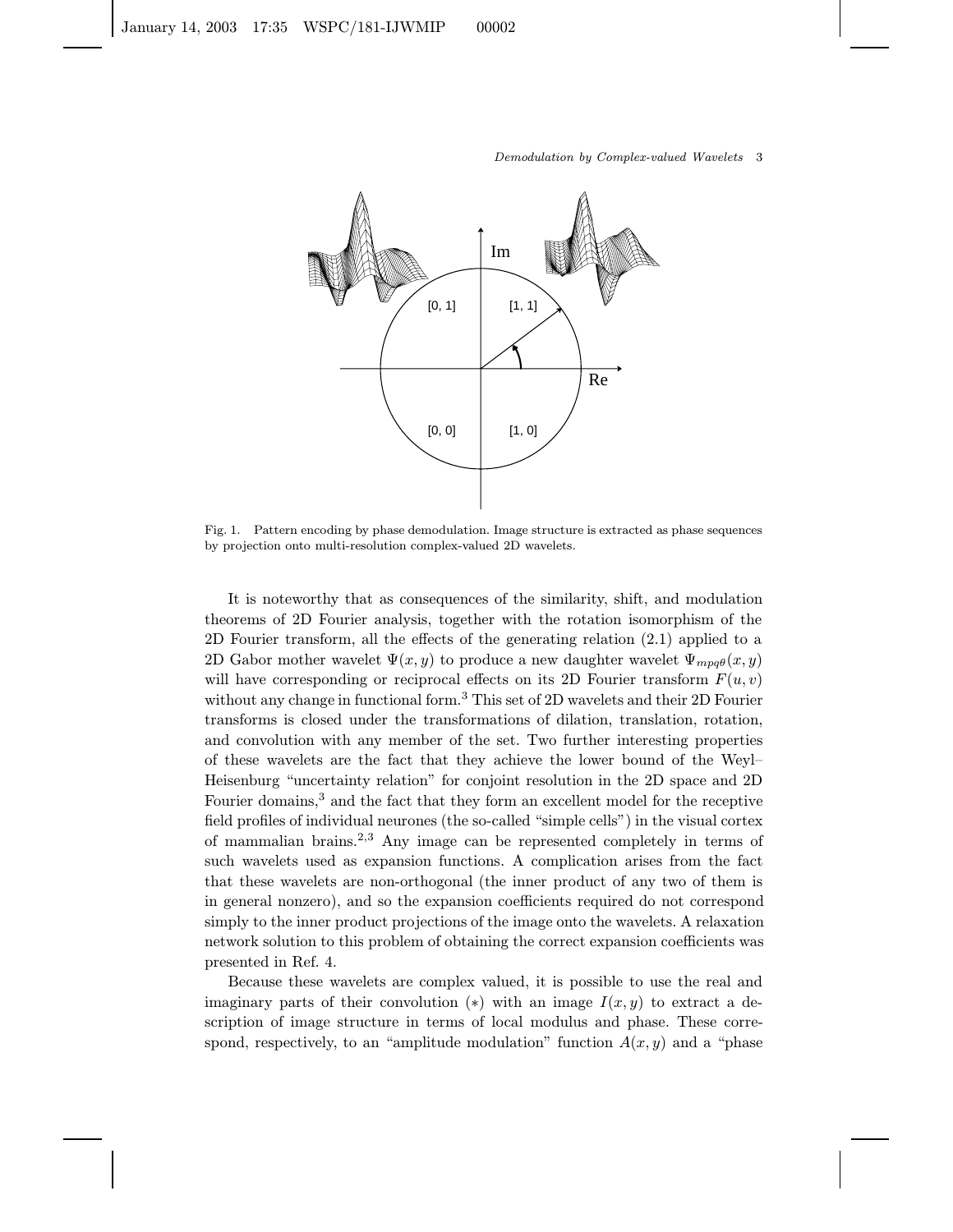modulation" function  $\phi(x, y)$  of the spatial image coordinates:

$$
A(x,y) = \sqrt{(\text{Re}\{\Psi(x,y) * I(x,y)\})^2 + (\text{Im}\{\Psi(x,y) * I(x,y)\})^2},\tag{2.6}
$$

$$
\phi(x,y) = \tan^{-1} \frac{\left(\text{Im}\{\Psi(x,y) * I(x,y)\}\right)}{\left(\text{Re}\{\Psi(x,y) * I(x,y)\}\right)}.
$$
\n(2.7)

These polar descriptors are shown in the phasor diagram of Fig. 1. The modulus of the phasor in the complex plane represents a given patch of an image in terms of its local contrast amplitude  $A(x, y)$ , and the angle of this phasor represents the patch in terms of its local phase  $\phi(x, y)$ . This phase angle can be quantized very coarsely, as shown in Fig. 1 using only two bits, for building descriptions of a pattern that lend themselves to efficient and reliable pattern recognition by the simple failure of a test of statistical independence.

We turn now to illustrating this principle in a particular application in image analysis and computer vision, namely the recognition of iris patterns in a person's eye as a reliable method of automatic personal identification.

#### 3. Biometric Recognition of Persons by Iris Patterns

The highest density of biometric degrees-of-freedom (forms of variability among individuals) which are both stable over time and easily measured, is to be found in the complex texture of the iris pattern of the eye. This protected internal organ, whose pattern can be encoded from distances of up to almost a meter, reveals about 250 independent degrees-of-freedom of textural variation across individuals. One way to calibrate the "information density" of the iris is by its human-population entropy per unit area. As we will see, this works out to about 3.2 bits per square millimeter on the iris, based upon 9.1 million paired IrisCode comparisons that have been performed using these algorithms.



Fig. 2. Example of a human iris pattern, imaged in near infrared light at a distance of 30 cm. Such patterns have high statistical dimensionality and can serve as unique, reliable identifiers.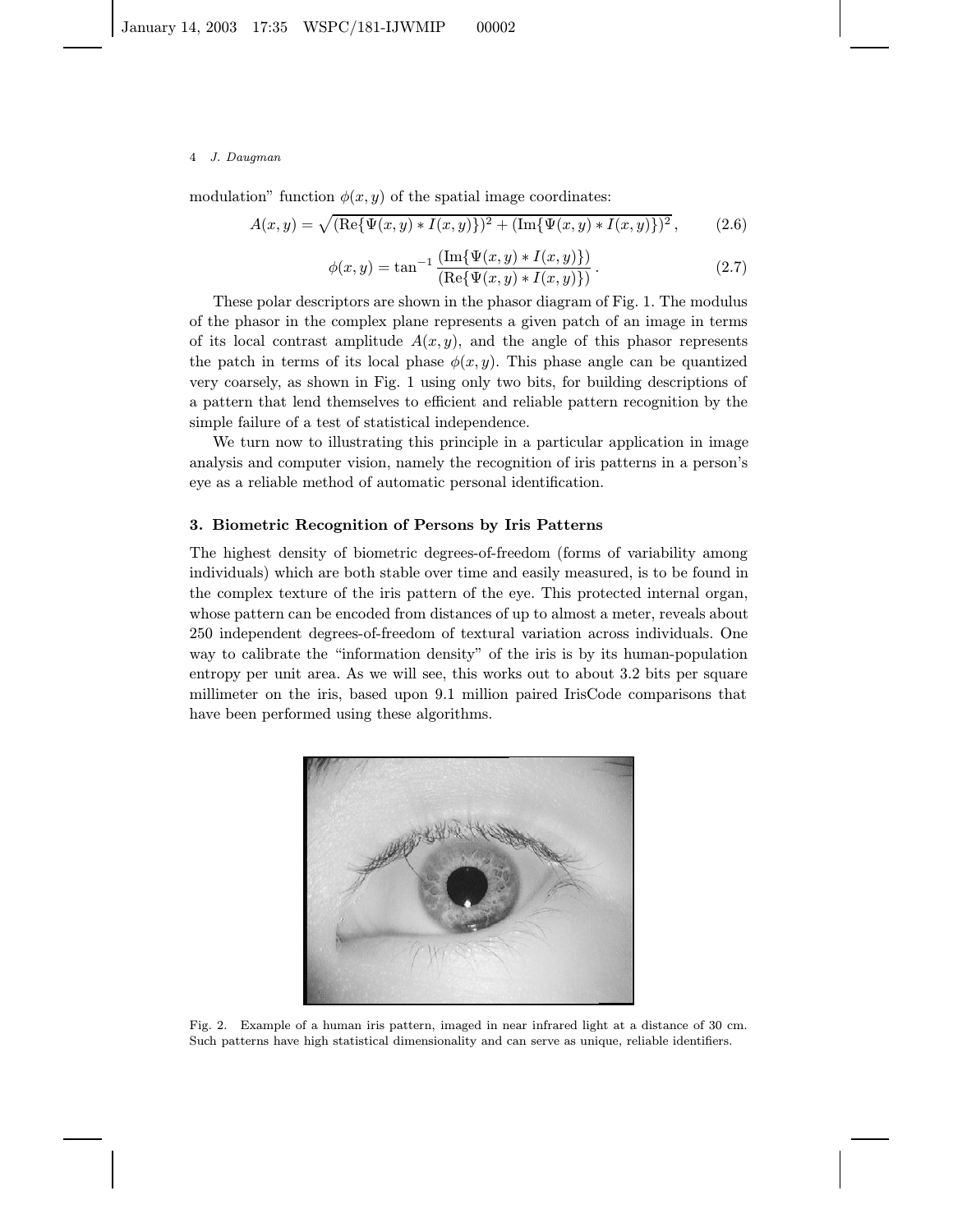### 3.1. Properties of the iris

The iris is composed of elastic connective tissue, the trabecular meshwork, whose prenatal morphogenesis is completed during the 8th month of gestation. It consists of pectinate ligaments adhering into a tangled mesh revealing striations, ciliary processes, crypts, rings, furrows, a corona, sometimes freckles, vasculature, and other features. During the first year of life a blanket of chromatophore cells often changes the color of the iris, but the available clinical evidence indicates that the trabecular pattern itself is stable throughout the lifespan. Because the iris is a protected internal organ of the eye, behind the cornea and the aqueous humor, it is immune to the environment except for its pupillary reflex to light. (The elastic deformations that occur with pupillary dilation and constriction are readily reversed mathematically by the algorithms for localizing the inner and outer boundaries of the iris.) Pupillary motion, even in the absence of illumination changes (termed hippus), and the associated elastic deformations in the iris texture, provide one test against photographic or other simulacra of a living iris in high security applications. There are few systematic variations in the amount of detectable iris detail as a function of ethnic identity or eye color; even dark-eyed persons reveal plenty of iris detail when imaged with infrared light. Further discussion of anatomy, physiology, and clinical aspects of the iris may be found in Ref. 1.

### 3.2. Localizing irises and analyzing their patterns

The two-dimensional modulations which create iris patterns are extracted by  $demodulation<sup>7</sup>$  with complex-valued 2D wavelets, as discussed above and illustrated in Fig. 1, albeit in polar rather than cartesian coordinates.

First it is necessary to localize precisely the inner and outer boundaries of the iris, and to detect and exclude eyelids if they intrude. These detection operations are accomplished by integro-differential operators of the form

$$
\max_{(r,x_0,y_0)} \left| G_\sigma(r) * \frac{\partial}{\partial r} \oint_{r,x_0,y_0} \frac{I(x,y)}{2\pi r} ds \right|,
$$
\n(3.1)

where contour integration parametrized for size and location coordinates  $r, x_0, y_0$ at a scale of analysis  $\sigma$  set by some blurring function  $G_{\sigma}(r)$  (e.g. a Gaussian of scale σ) is performed over the image data array  $I(x, y)$ . The result of this optimization search is the determination of the circle parameters  $r, x_0, y_0$  which best fit the inner and outer boundaries of the iris.

Then a doubly-dimensionless coordinate system is defined which maps the tissue in a manner that is invariant to changes in pupillary constriction and overall iris image size, and hence also invariant to camera optical zoom factor and distance to the eye. This coordinate system is pseudo-polar, although it does not assume concentricity of the inner and outer boundaries of the iris since the pupil is normally somewhat nasal, and inferior, in the iris. The coordinate system compensates automatically for the stretching of the iris tissue as the pupil dilates. The inner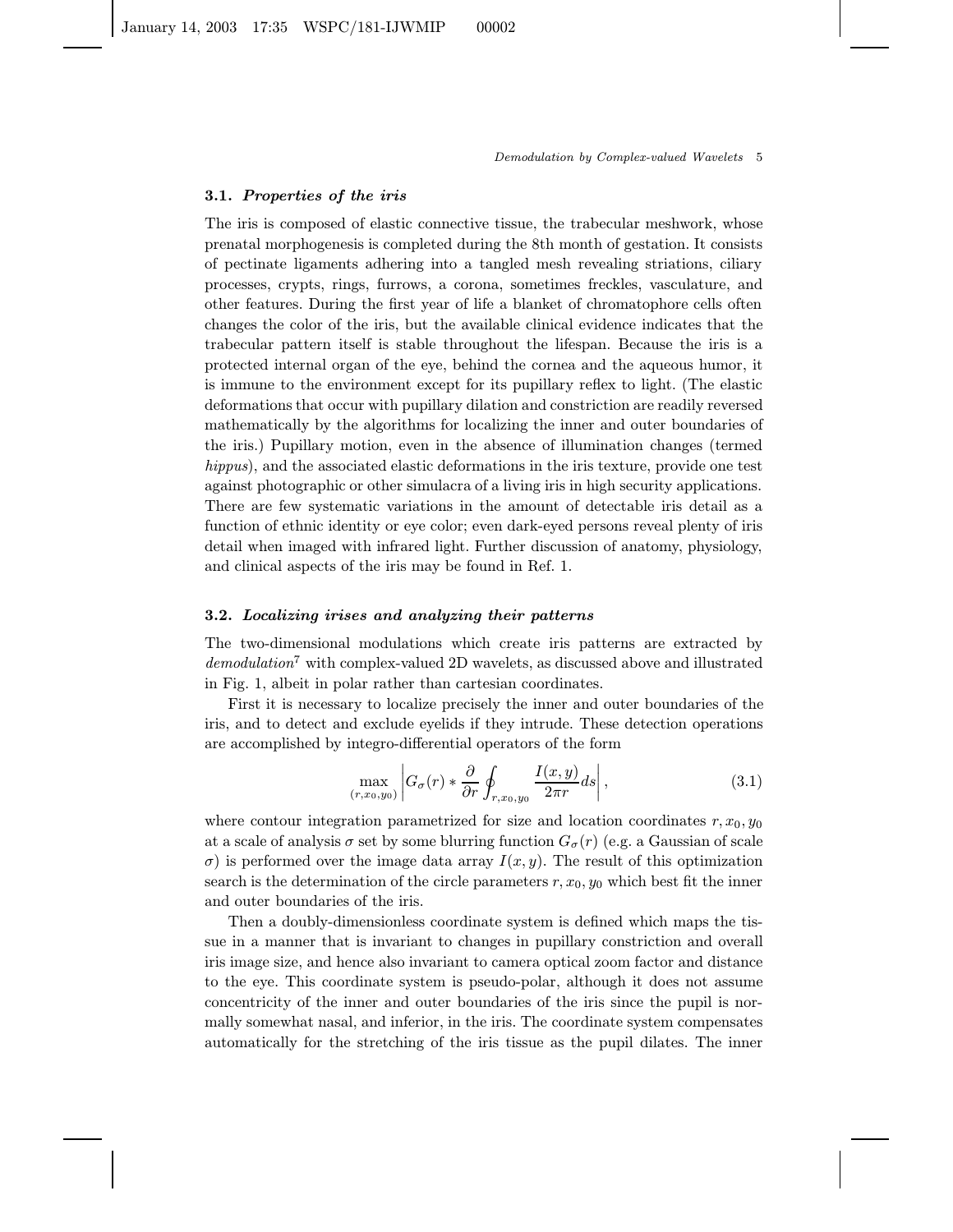

Fig. 3. Isolation of an iris for encoding, and its resulting "IrisCode."

and outer boundaries of this dimensionless and non-concentric coordinate system are illustrated graphically in Fig. 3, together with a phase-demodulation IrisCode indicated in the top left as a bit stream.

The detailed iris pattern is encoded into a 256-byte "IrisCode" by demodulating it with 2D Gabor wavelets. Each resulting phasor angle in the complex plane is quantized to the quadrant in which it lies for each local element of the iris pattern, and this operation is repeated all across the iris, at many different scales of analysis. Such local phase quantization is described by the following conditional integral equations, in which each code bit h is represented as having both a "real part"  $h_{\text{Re}}$ and an "imaginary part"  $h_{\text{Im}}$ , with  $h = h_{\text{Re}} + ih_{\text{Im}}$ , and the raw iris image pixel data is given in the dimensionless pseudo-polar coordinate system  $I(\rho, \phi)$ :

$$
h_{\text{Re}} = \begin{cases} 1 \text{ if } \text{Re} \int_{\rho} \int_{\phi} e^{-i\omega(\theta_0 - \phi)} e^{-(r_0 - \rho)^2/\alpha^2} e^{-(\theta_0 - \phi)^2/\beta^2} I(\rho, \phi) \rho d\rho d\phi \ge 0, \quad (3.2) \end{cases}
$$

$$
\text{Let } \int_{\rho} \int_{\phi} e^{-i\omega(\theta_0 - \phi)} e^{-(r_0 - \rho)^2/\alpha^2} e^{-(\theta_0 - \phi)^2/\beta^2} I(\rho, \phi) \rho d\rho d\phi < 0. \quad (3.3)
$$

$$
h_{\text{Im}} = \begin{cases} 1 \text{ if Im } \int_{\rho} \int_{\phi} e^{-i\omega(\theta_0 - \phi)} e^{-(r_0 - \rho)^2/\alpha^2} e^{-(\theta_0 - \phi)^2/\beta^2} I(\rho, \phi) \rho d\rho d\phi \ge 0, & (3.4) \end{cases}
$$

$$
\left(0 \text{ if } \text{Im} \int_{\rho} \int_{\phi} e^{-i\omega(\theta_0 - \phi)} e^{-(r_0 - \rho)^2/\alpha^2} e^{-(\theta_0 - \phi)^2/\beta^2} I(\rho, \phi) \rho d\rho d\phi < 0. \quad (3.5)\right)
$$

## 3.3. Independence and the degrees-of-freedom in IrisCodes

It is important to establish that there exists independent variation in iris patterns, across populations and across positions in the IrisCode. This is confirmed by tracking the probability of a bit being set, as shown in Fig. 4. If there were any systematic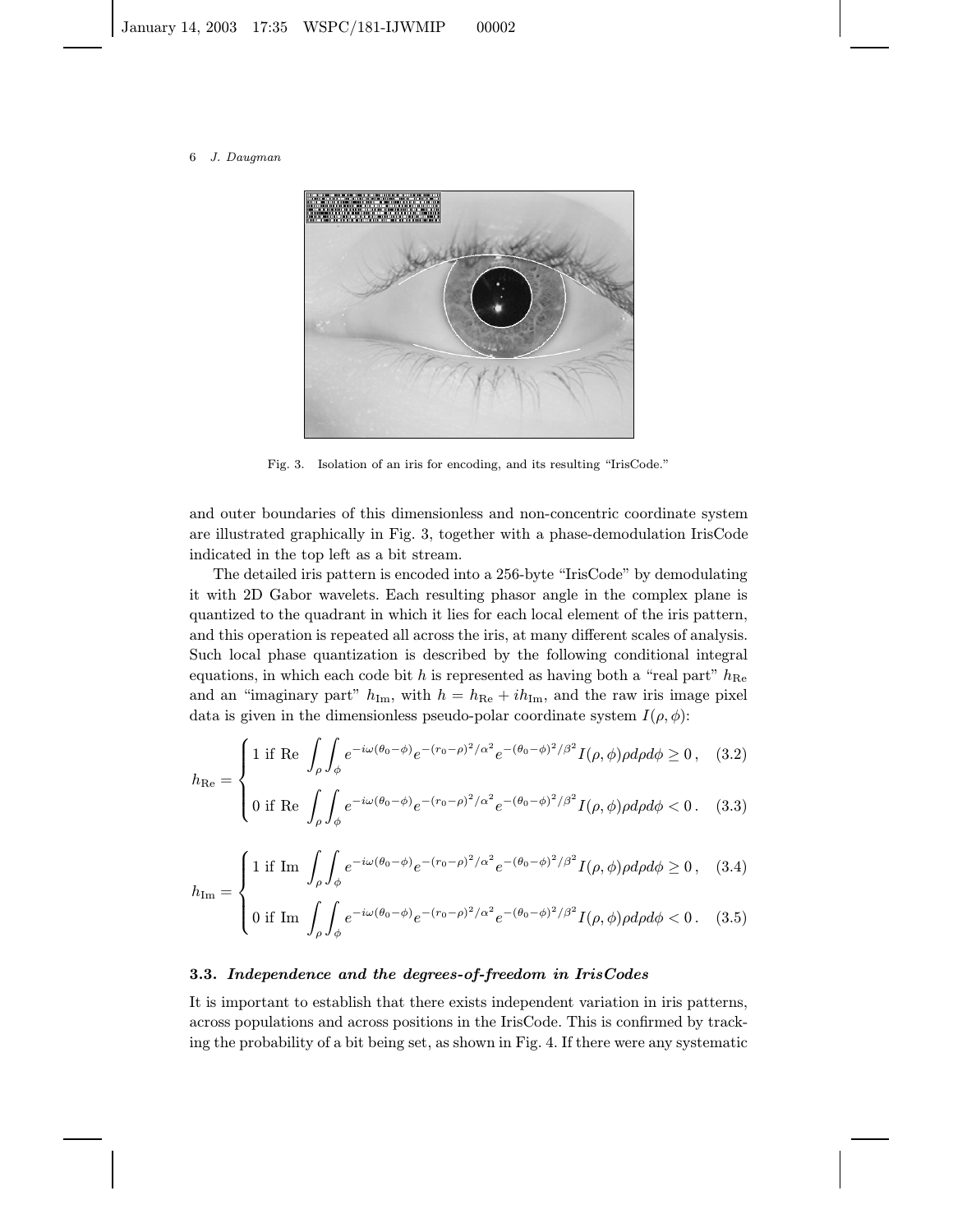

Demodulation by Complex-valued Wavelets 7

Fig. 4. Equiprobability of set bits across IrisCode bit positions.

correlations among irises, this plot would not be flat. The fact that it is flat at a value of 0.5 means that any given bit in an IrisCode is equally likely to be set or clear, and so IrisCodes are bit-wise maximum entropy codes.

The histogram in Fig. 5 compares different eyes' IrisCodes by Exclusive ORing them to detect the fraction of their bits that disagree. Since any given bit is equally likely to be set or clear, an average Hamming Distance fraction of 0.5 would be expected. The observed mean was 0.499 in comparisons between 9.1 million different pairings of IrisCodes captured in field tests of these algorithms in Britain, the USA, Japan and Korea. Altogether there were 4,258 different iris images in the combined database, including 10 each of one subset of 70 eyes. Excluding those duplicates of  $(700 \times 9)$  same-eve comparisons, and not double-counting pairs, and not comparing any image with itself, the total number of unique pairings between different eye images whose HDs could be computed was  $((4, 258 \times 4, 257 - 700 \times$  $9/2$  = 9,060,003. The standard deviation of this distribution, 0.0317, indicates that the underlying number of degrees-of-freedom in such comparisons is  $N =$  $pq/\sigma^2 = 249$ . This indicates that within any given IrisCode, only a small subset of the 2,048 bits computed are independent of each other, due to the large correlations (mainly radial) that exist within any given iris pattern. (If every bit in an IrisCode were independent, then the distribution in Fig. 5 would be very much sharper, with an expected standard deviation of only  $\sqrt{pq/N} = 0.011$ ; thus the Hamming Distance interval between 0.49 and 0.51 would contain most of its area.) The solid curve fitted to the data is a binomial distribution with 249 degrees-of-freedom; this is the expected distribution from tossing a fair coin 249 times in a row, and tallying up the fraction of heads in each such run. The factorials which dominate the tails of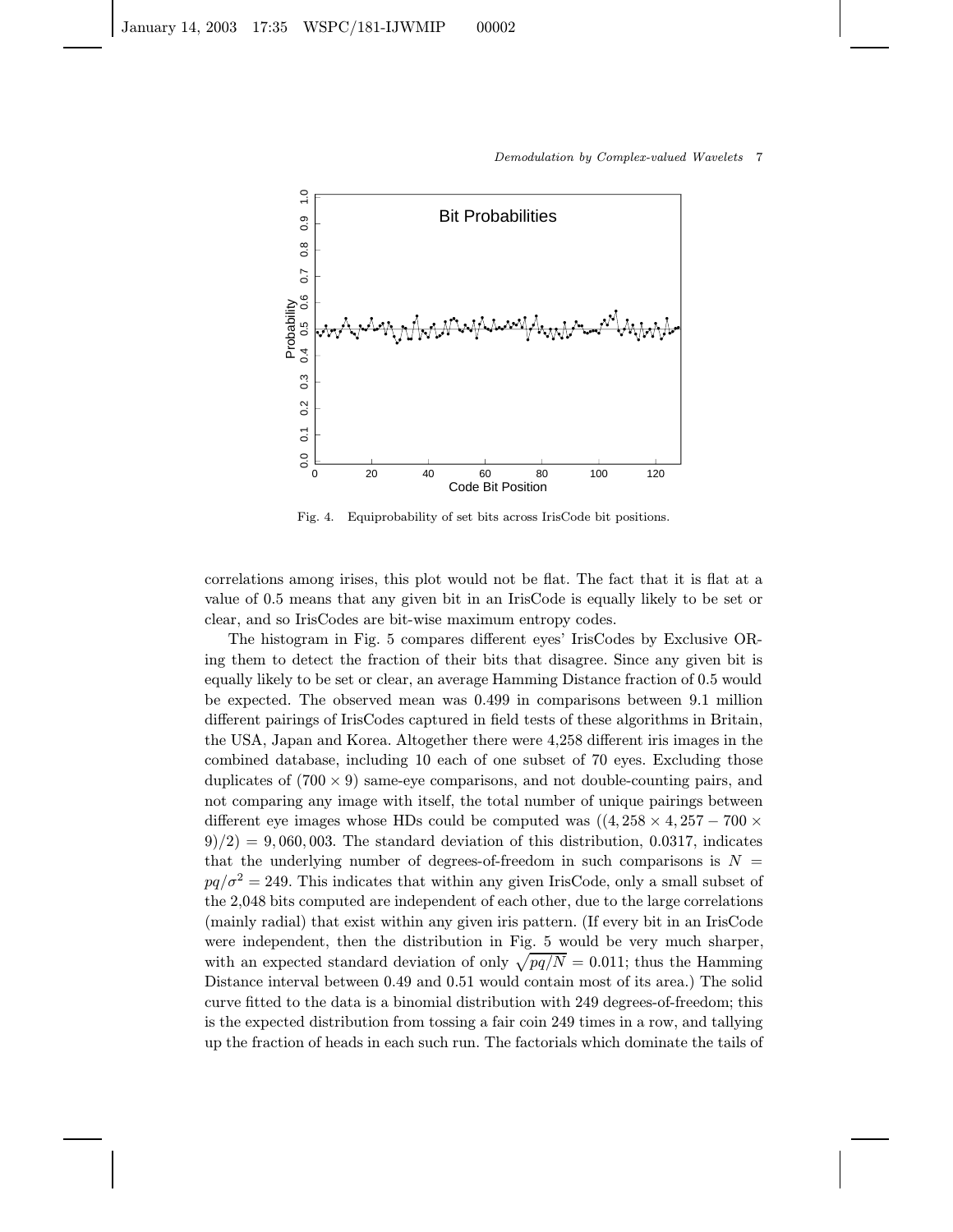

Fig. 5. Histogram of raw Hamming Distances between 9.1 million pairs of unrelated IrisCodes. The solid curve is a binomial distribution with 249 degrees-of-freedom.

such a distribution make it astronomically improbable that two different IrisCodes having these many degrees-of-freedom could accidentally disagree in much fewer than half their bits. For example, the chances of disagreeing in only 25% or fewer of their bits (achieving a Hamming Distance below 0.25, or equivalently the chances of getting fewer than  $25\%$  heads in 249 coin tosses) are less than one in  $10^{15}$ . Thus the observation of a match even of such poor quality (25% of the bits disagree) is extraordinarily compelling evidence of identity.

#### 3.4. Genetically identical irises

Whereas the striking visual similarity of identical twins reveals the genetic penetrance of overall facial appearance, a comparison of genetically identical irises reveals that iris texture is a phenotypic feature, not a genotypic feature. A convenient source of genetically identical irises are the right and left pair from any given person. Such pairs have the same genetic relationship as the four irises of two identical twins, or indeed in the probable future, the  $2N$  irises of N human clones. Eye color of course has high genetic penetrance, as does the overall statistical quality of the iris texture, but the textural details are uncorrelated and independent even in genetically identical pairs. This is shown in Fig. 6, comparing 648 right/left iris pairs from 324 persons.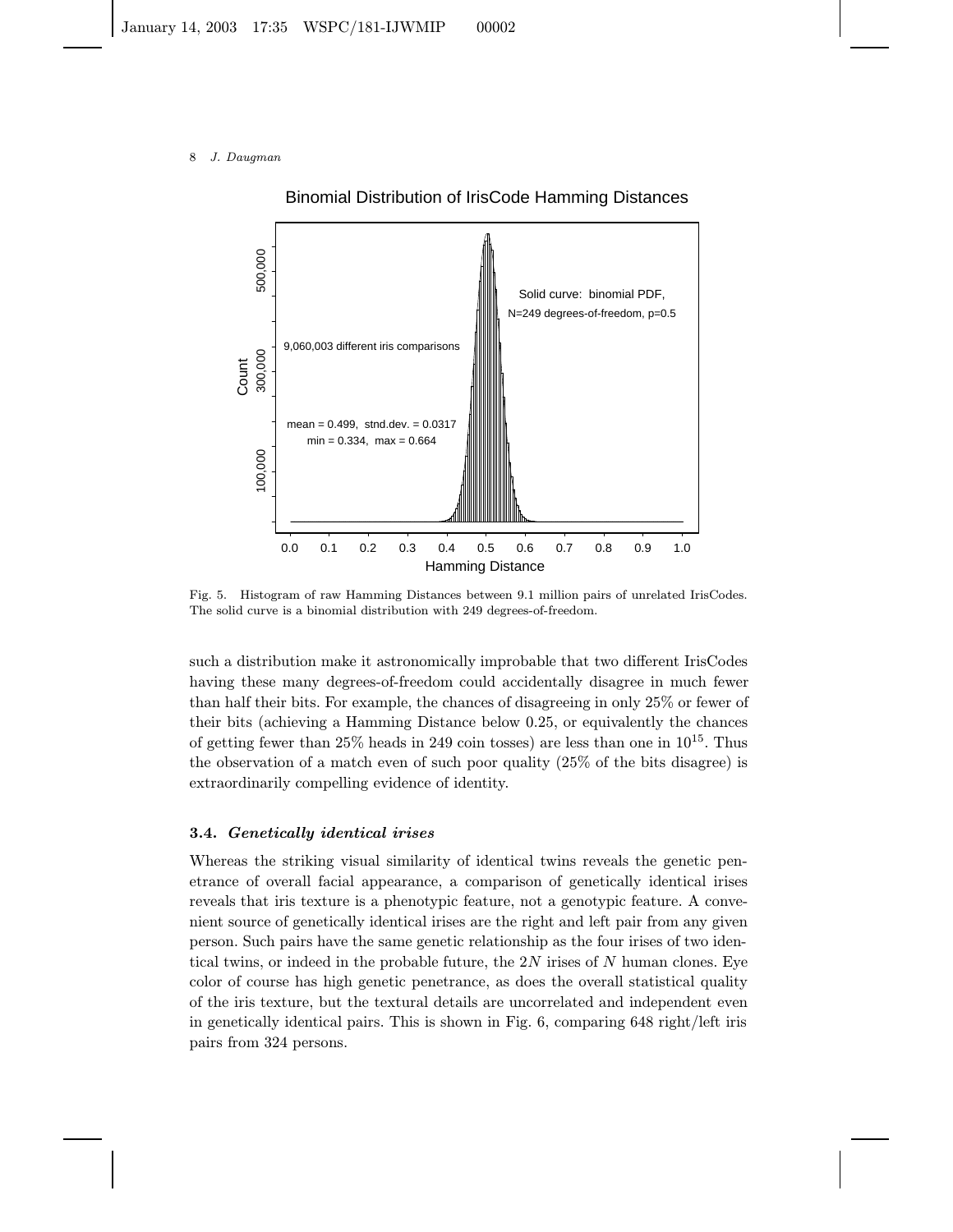Genetically Identical Irises Have Uncorrelated IrisCodes



Fig. 6. Histogram of raw Hamming Distances between IrisCodes computed from 324 pairs of genetically identical irises (648 eyes in right/left pairs). This distribution is statistically indistinguishable from Fig. 5, which compared unrelated irises.

The mean Hamming Distance is 0.497 with standard deviation 0.031, indicating 259 degrees-of-freedom between genetically identical irises. These results are statistically indistinguishable from those shown in Fig. 5 for genetically unrelated irises. This shows that the detailed phase structure extracted from irises by phasor demodulation is entirely phenotypic, so performance is not limited (as it is for face recognition or DNA) by the birth rate of identical twins.

### 4. Statistical Recognition Principle

The principle of operation underlying this approach to pattern recognition is the failure of a test of statistical independence. Samples from stochastic sequences with sufficient complexity need reveal only a little unexpected agreement, in order to reject the hypothesis that they are independent. For example, in two runs of 1,000 coin tosses, agreement rates between their paired outcomes higher than 56% or lower than 44% are extremely improbable: the odds against a higher or lower rate of agreement are roughly 10,000 to 1. The failure of a test of statistical independence can thereby serve as a basis for recognizing patterns very reliably, provided they possess enough degrees-of-freedom. Since the bitwise comparisons of unrelated IrisCodes are Bernoulli trials, their combinatorics generate Hamming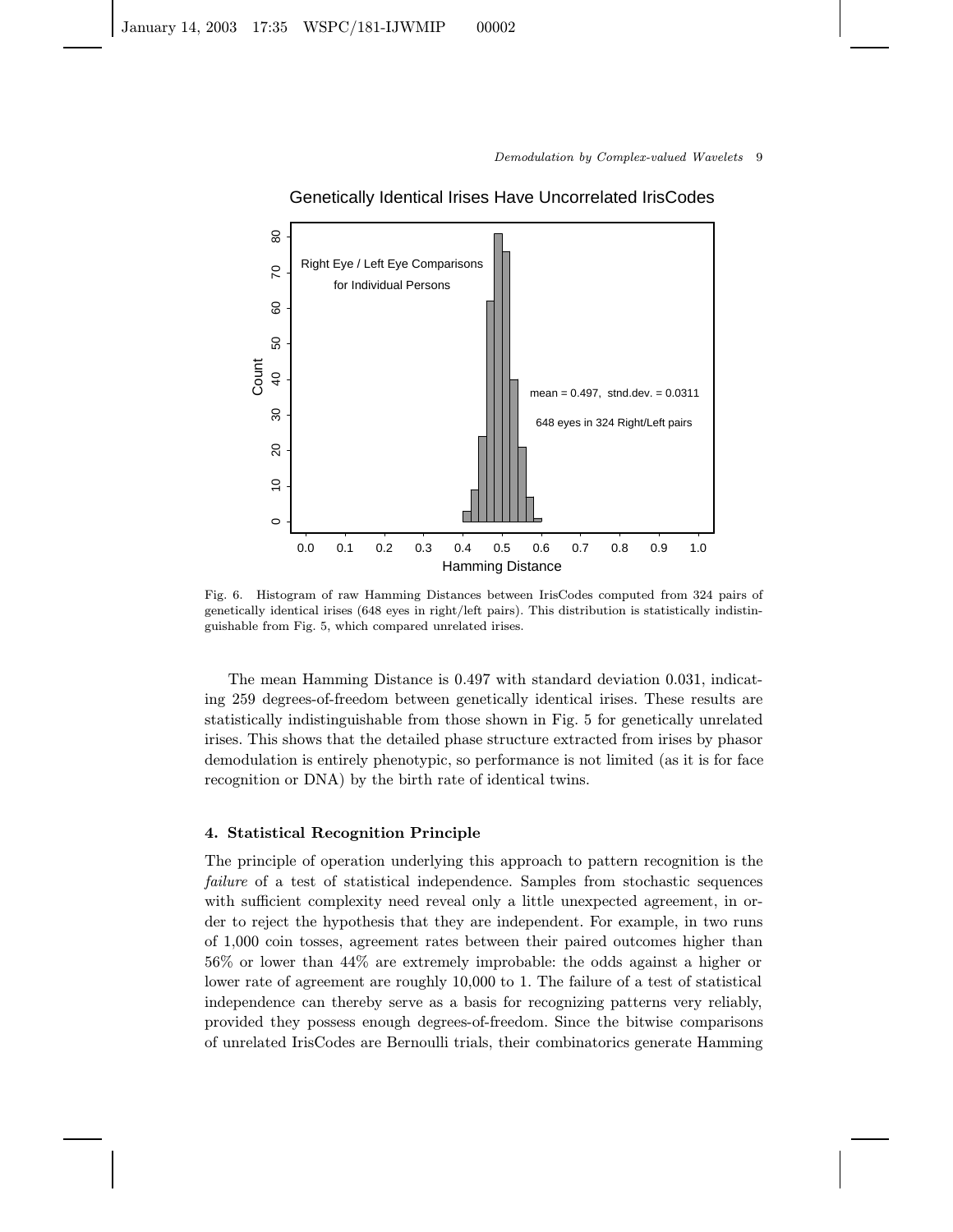Distance distributions which are binomials, even though the underlying Bernoulli trials are correlated (see Ref. 9) due to internal correlations within each iris. With so many degrees-of-freedom, the binomial distributions have attenuation rates that are dominated by large factorials. For this key reason, iris patterns allow recognition decisions about personal identity to be made with astronomic confidence levels. The practical importance of such high odds against a chance False Match is that it permits huge databases (even of "planetary" size) to be searched exhaustively, without accumulating significant probability of a False Match despite the large number of opportunities.

### 4.1. Extreme-value distribution for rotated IrisCodes

Because the computation of an IrisCode is preceded by localization of the inner and outer boundaries of the iris and the creation of a doubly-dimensionless coordinate system, an IrisCode is invariant under translations and dilations (changes in object position or size within the image), and also invariant under changes in the pupil diameter relative to the iris diameter. However, the phasor information scrolls in phase as the iris is rotated, due to tilt of the head or camera or due to torsional rotation of the eye in its socket. Therefore all iris comparisons need to be repeated over a range of relative rotations, keeping only the best match. This amounts to sampling the distribution of Fig. 5 many times and keeping only the smallest value, which leads to the extreme-value distribution given in Fig. 7.

The raw binomial distribution shown earlier in Fig. 5 had the form:

$$
f(x) = \frac{N!}{m!(N-m)!} p^m q^{(N-m)},
$$
\n(4.1)

where  $N = 249$ ,  $p = q = 0.5$  and  $x = m/N$  is the Hamming Distance. Let  $F_0(x)$  be its cumulative from the left, up to  $x$ :  $F_0(x) = \int_0^x f(x)dx$ . When only the smallest of  $n$  samples from such a distribution is kept, the resulting extreme-value distribution (derived in Ref. 5) has density  $f_n(x)$ :

$$
f_n(x) = nf(x)[1 - F_0(x)]^{n-1}
$$
\n(4.2)

which is the solid surve superimposed upon the empirical histogram in Fig. 7. Figure 8 shows this extreme value probability density function and marks off the cumulatives under its left tail up to various points, illustrating that, for example, finding accidental agreement of two unrelated IrisCodes in even 65% or more of their bits (a Hamming Distance of 0.35 or lower) has very small probability (1 in 133,000). This illustrates that we can tolerate a huge amount of corruption in iris images due to poor resolution, poor focus, occluding eyelashes and eyelids, contact lenses, specular reflections from the cornea or from eyeglasses, camera noise, etc. We can accept matches of very poor quality, say up to 30% of the bits being wrong, and still make decisions about personal identity with very high confidence.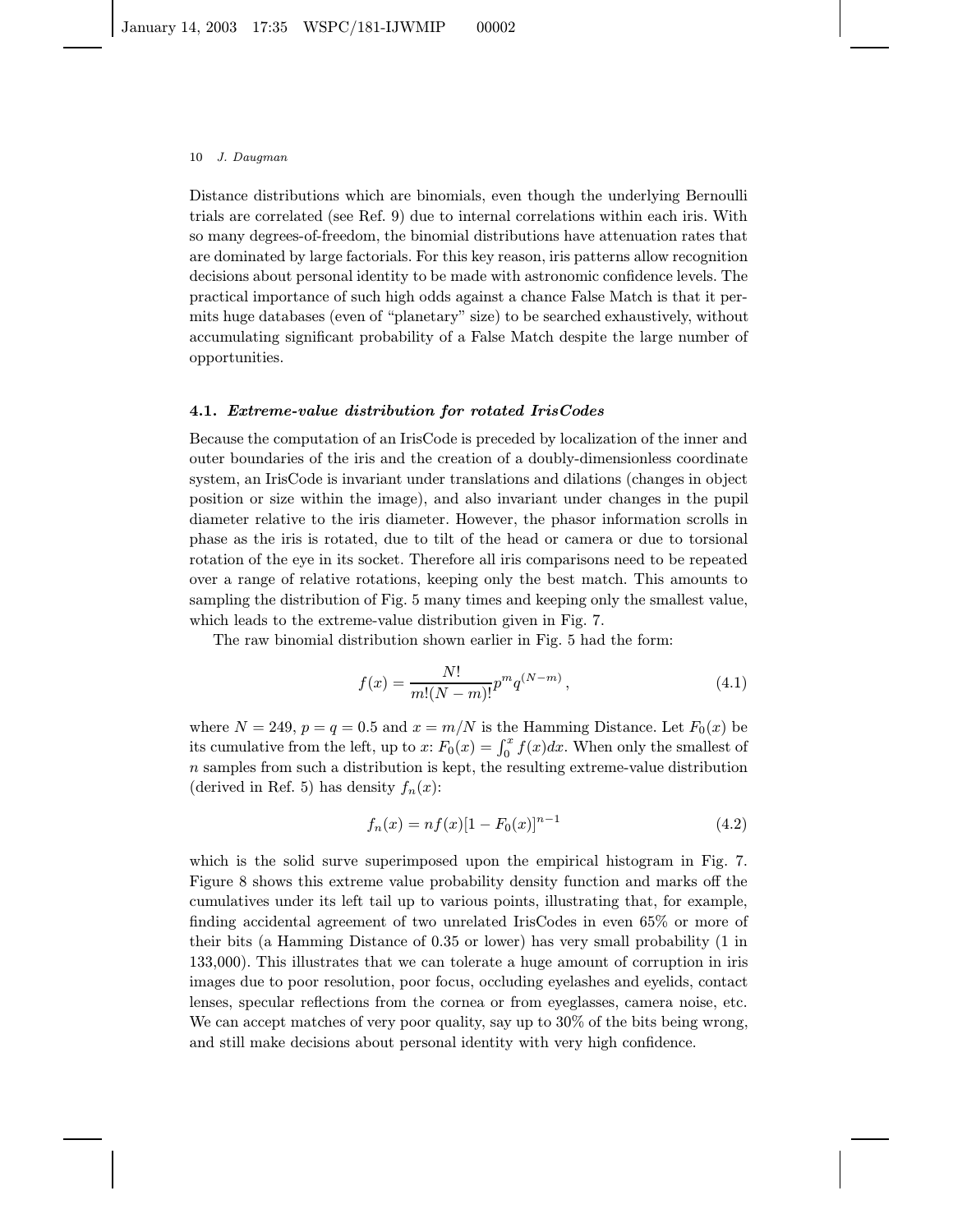

Fig. 7. Histogram of Hamming Distances between unrelated IrisCodes computed after comparisons in multiple  $(n = 7)$  relative rotations, keeping only each best match.



False Match Probabilities: Cumulatives under PDF

Fig. 8. Theoretical density function for the derived binomial distribution for best IrisCode matches after multiple  $(n = 7)$  relative rotations.

### IrisCode Comparisons after Rotations: Best Matches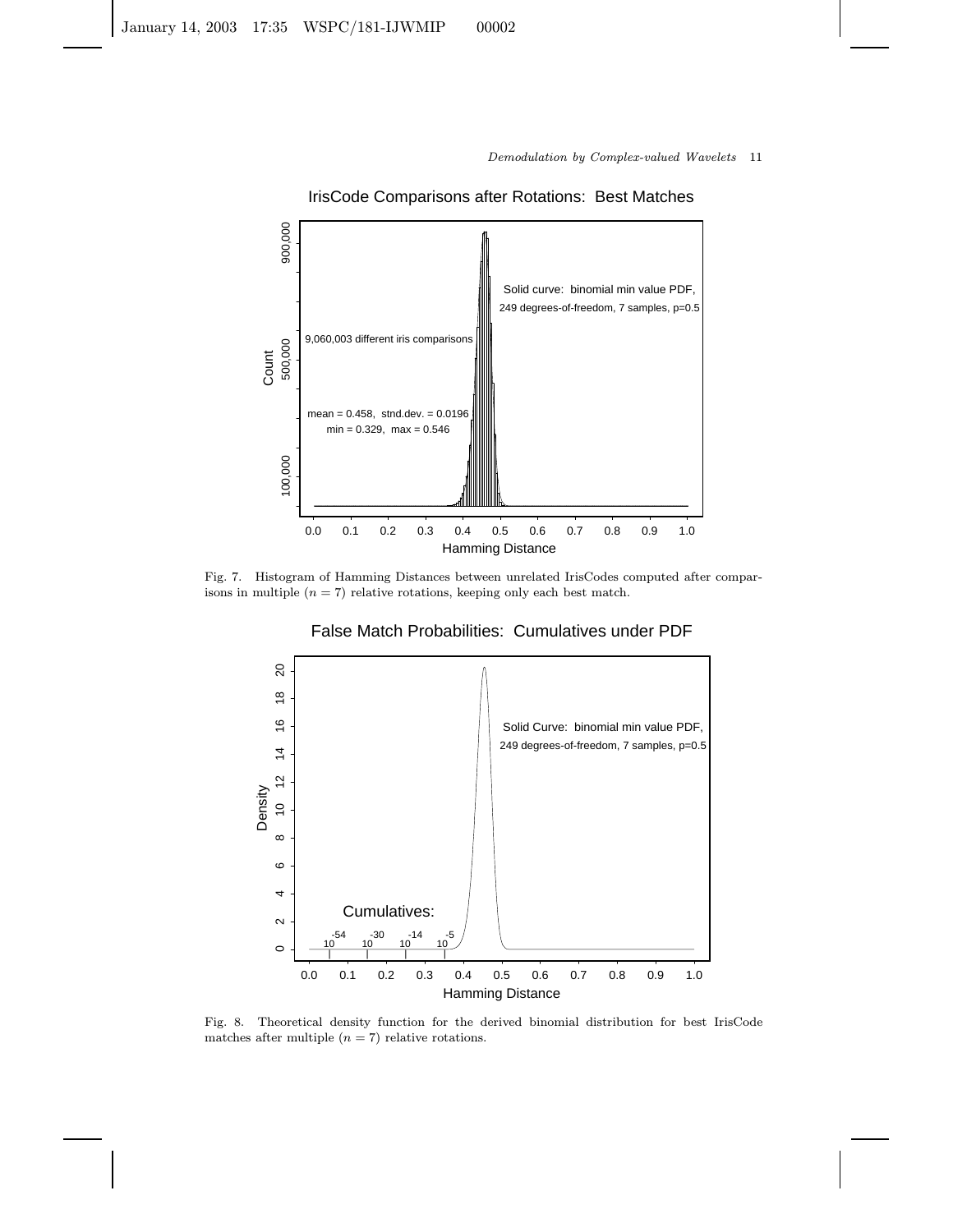

Operational Decision Environment for Iris Recognition

Fig. 9. Decision environment for automatic personal identification based on iris patterns, using these algorithms in typical operational conditions.

### 4.2. Decidability of iris-based personal identification

The overall decidability of the task of recognizing persons by their iris patterns is revealed by comparing the Hamming Distance distributions for "same" versus "different" irises. To the degree that one can confidently decide whether an observed sample belongs to the left (same) or the right (different) distribution in Fig. 9, this recognition task can be reliably performed.

For such a decision task, the Decidability Index  $d'$  measures how well separated the two distributions are, since recognition errors are caused by their overlap. If their two means are  $\mu_1$  and  $\mu_2$ , and their two standard deviations are  $\sigma_1$  and  $\sigma_2$ , then  $d'$  is defined as

$$
d' = \frac{|\mu_1 - \mu_2|}{\sqrt{(\sigma_1^2 + \sigma_2^2)/2}}.
$$
\n(4.3)

This measure of decidability (or detectability) is independent of how liberal or conservative is the acceptance threshold used. Instead it reflects the degree to which any improvement in (say) the False Match error rate must be paid for by a worsening of the Failure-to-Match error rate. The measured decidability is  $d' = 7.3$  for this particular Decision Environment, which was created by non-ideal image capture conditions. Different cameras were often used for enrollment and for recognition tests, and so the left-side distribution for "same" iris comparisons has a higher mean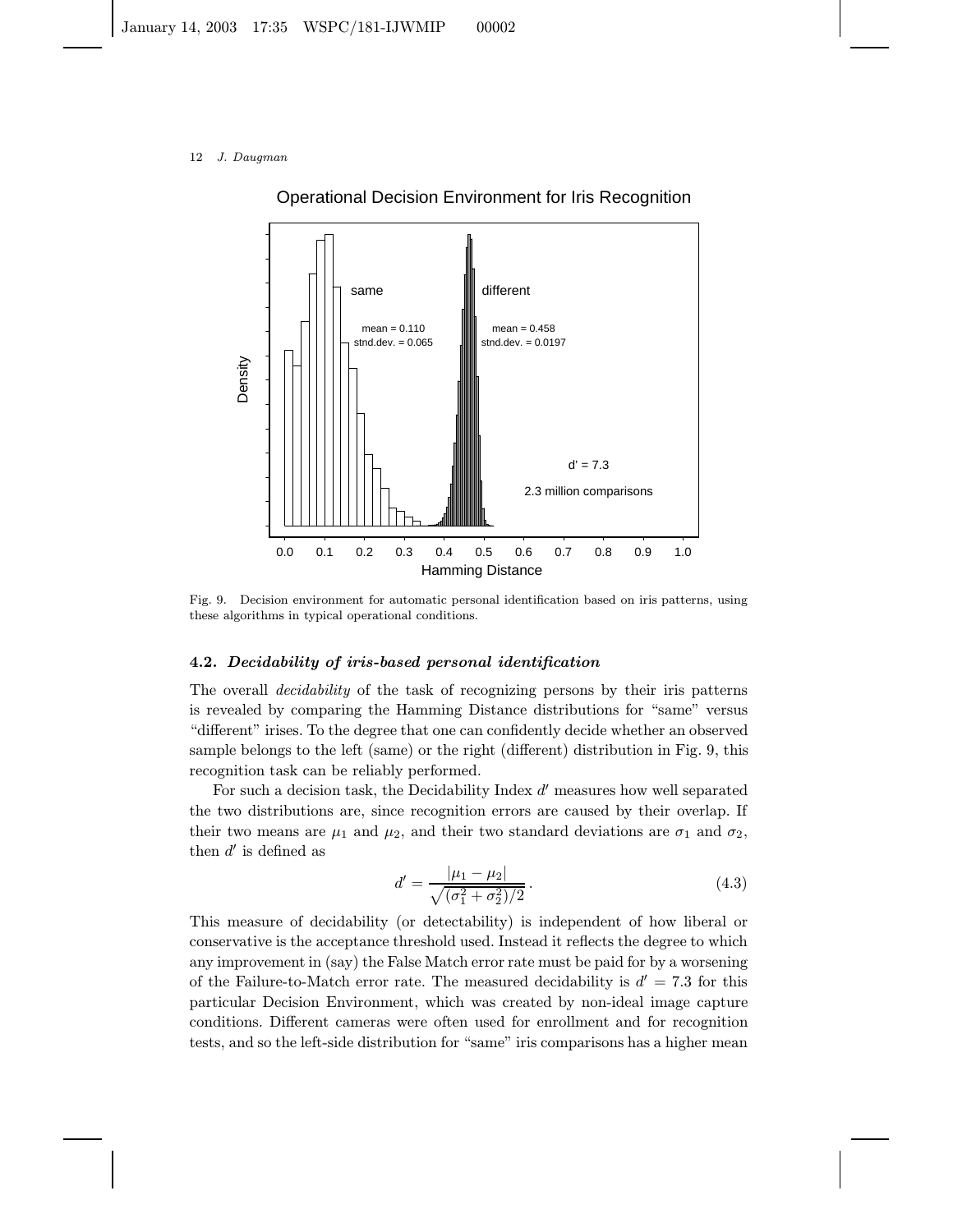| HD criterion | Odds of false match     |
|--------------|-------------------------|
| ${0.26}$     | $1$ in $10^{13}$        |
| $0.27\,$     | $1 \text{ in } 10^{12}$ |
| 0.28         | $1 \text{ in } 10^{11}$ |
| 0.29         | 1 in 13 billion         |
| 0.30         | $1$ in $1.5$ billion    |
| 0.31         | 1 in 185 million        |
| 0.32         | 1 in 26 million         |
| $\rm 0.33$   | 1 in 4 million          |
| 0.34         | 1 in 690,000            |
| $\rm 0.35$   | 1 in 133,000            |
| ${0.36}$     | 1 in 28,000             |
| 0.37         | $1$ in 6,750            |
| 0.38         | 1 in 1,780              |
| 0.39         | $1$ in $520$            |
| 0.40         | 1 in 170                |

Demodulation by Complex-valued Wavelets 13

Table 1. False Match probability as a function of decision criterion.

and a higher right tail than it does when image capture conditions are sufficiently ideal that a given iris always produces very similar IrisCodes.

The left-side distribution of Hamming Distances seen in Fig. 9 is not stable, since it depends on the imaging conditions; therefore the Failure-to-Match rate is not a fixed property of these algorithms. But the right-side distribution is extremely stable, almost independent of the imager, and is essentially a property of these algorithms. Therefore, only cumulatives of the right-side distribution (from 0) will be computed here. By calculating the area under the curve fitted to the observed distribution of Hamming Distances for different eyes (Fig. 7), we can compute the theoretical False Match rate as a function of the decision criterion employed. This is tabulated in Table 1, for various Hamming Distance acceptance thresholds.

#### 4.3. Identification versus verification

Because the probabilities of False Matches are so low even at rather high Hamming Distances, as shown in Table 1, the standard use of these algorithms is to perform exhaustive searches through very large databases for identification of a presenting iris pattern, rather than merely a one-to-one comparison for verification. Clearly, exhaustive search identifications are far more demanding than mere verifications, since the probabilities of a False Match in any single comparison are increased monotonically with the size of the exhaustive search database. More precisely, if  $P_1$ is the probability of a False Accept in a single (one-to-one) verification trial with an imposter, then  $P_N$ , the probability of getting any False Matches in identification trials after searching exhaustively through a database of N different IrisCodes, is:

$$
P_N = 1 - (1 - P_1)^N. \tag{4.4}
$$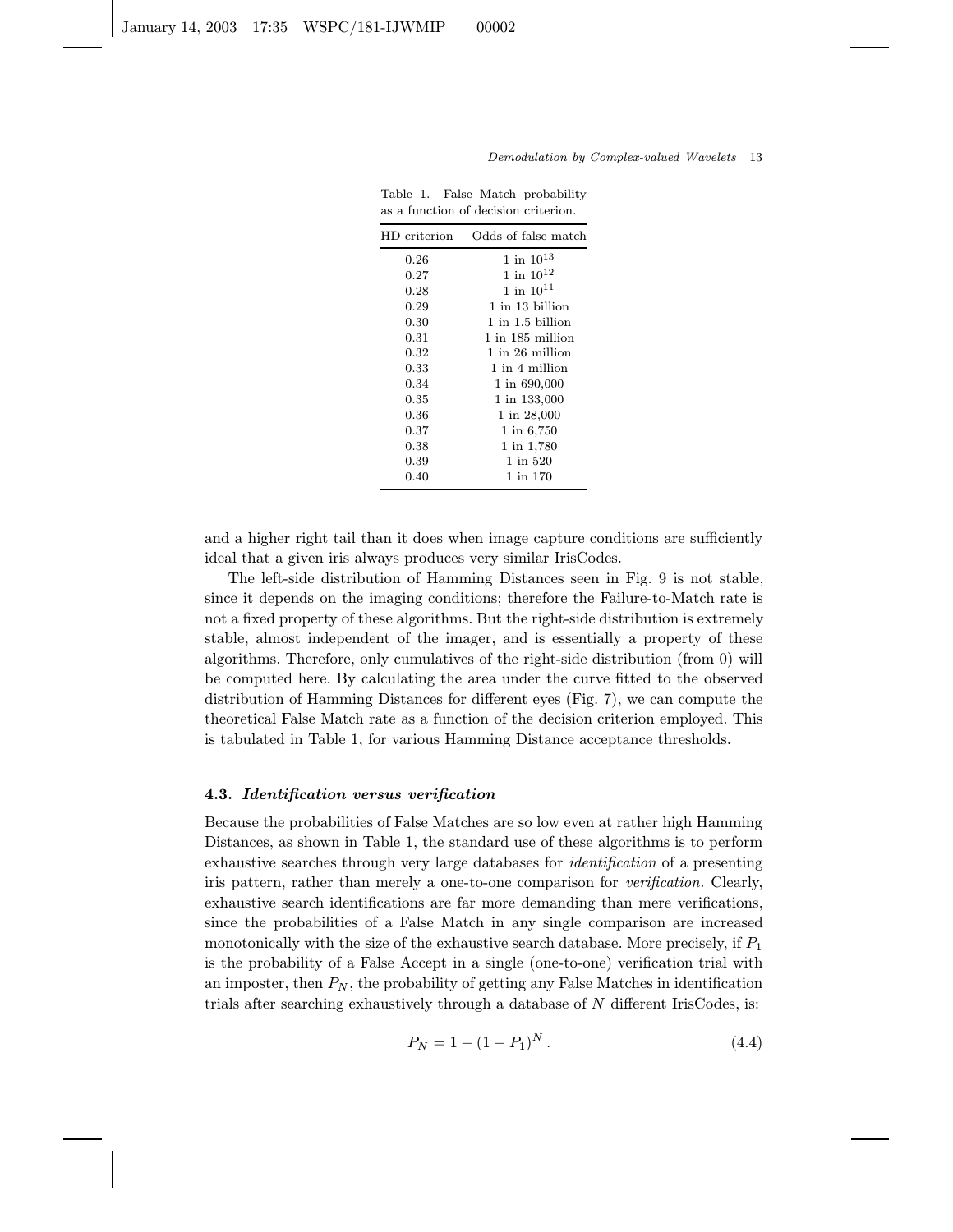This is an extremely demanding relationship. For example, even if  $P_1$  were 0.001 (which is much better than published test results for face recognition or most other biometrics), then even after searching through a database of merely  $N = 200$  persons, the probability of getting one or more False Matches among those persons would be  $P_N = 0.181$ . But for iris recognition, the cumulatives (see Table 1) under the distribution in Fig. 7 indicates that if we use an acceptance Hamming Distance criterion of 0.27 (i.e. allowing up to 27% of the bits in two IrisCodes to disagree while still accepting them as a match), the False Accept probability in single trials is  $10^{-12}$ . Even after diluting down these odds by performing an exhaustive search over the total number of human irises on the planet, roughly  $10^{10}$ , the chances of any False Match among them all would still be only about 1%. This is an extraordinary statistical situation for a recognition system, and it reveals the power of reducing a pattern recognition problem to a test of statistical independence.

#### 4.4. Countermeasures against subterfuge

There are several ways to confirm that a living iris is being imaged, and not (for example) a photograph, a videotape, or a fake iris printed onto a contact lens, glass eye, or other artifice. One obvious method is to track the ratio of pupil diameter to iris diameter, either when light levels are changing, or even under steady illumination. The pupil can be driven larger or smaller by programmed random changes in light level, with a response time constant of about 250 msec for constriction and about 400 msec for dilation. But even without programmed illumination changes, the disequilibrium between excitatory and inhibitory signals from the brainstem to the enervation of the pupillary sphyncter muscle<sup>1</sup> produces a steady-state small oscillation at about 0.5 Hz termed hippus. Since the algorithms described here must constantly track both the pupil boundary and the iris boundary anyway,<sup>5</sup> it is routine to monitor the amount of hippus. Its coefficient of variation is normally at least 3%.

Other tests to exclude a photograph of somebody else's iris involve tracking eyelid movements, or examining corneal reflections of infrared LEDs illuminated in random sequences. Still further measures could test for the characteristic spectral signature of living tissue in infrared illumination. Hemoglobin in oxygenated blood has an absorption band in near infrared wavelengths, whereas printers' dyes and emulsions and the reflectance properties of photographic papers are often completely ineffective for infrared light.

Finally, certain vanity contact lenses are available in the USA with fake iris patterns printed onto them (for the purpose of changing one's apparent eye color). The fact that such a fake "iris" is floating on the spherical, external surface of the cornea, rather than lying in an internal plane within the eye, lends itself to optical detection; likewise the fact that the printed iris pattern does not undergo any distortions when the pupil changes in size, as does a living iris pattern. Moreover, the printing process itself creates a characteristic signature that can be detected,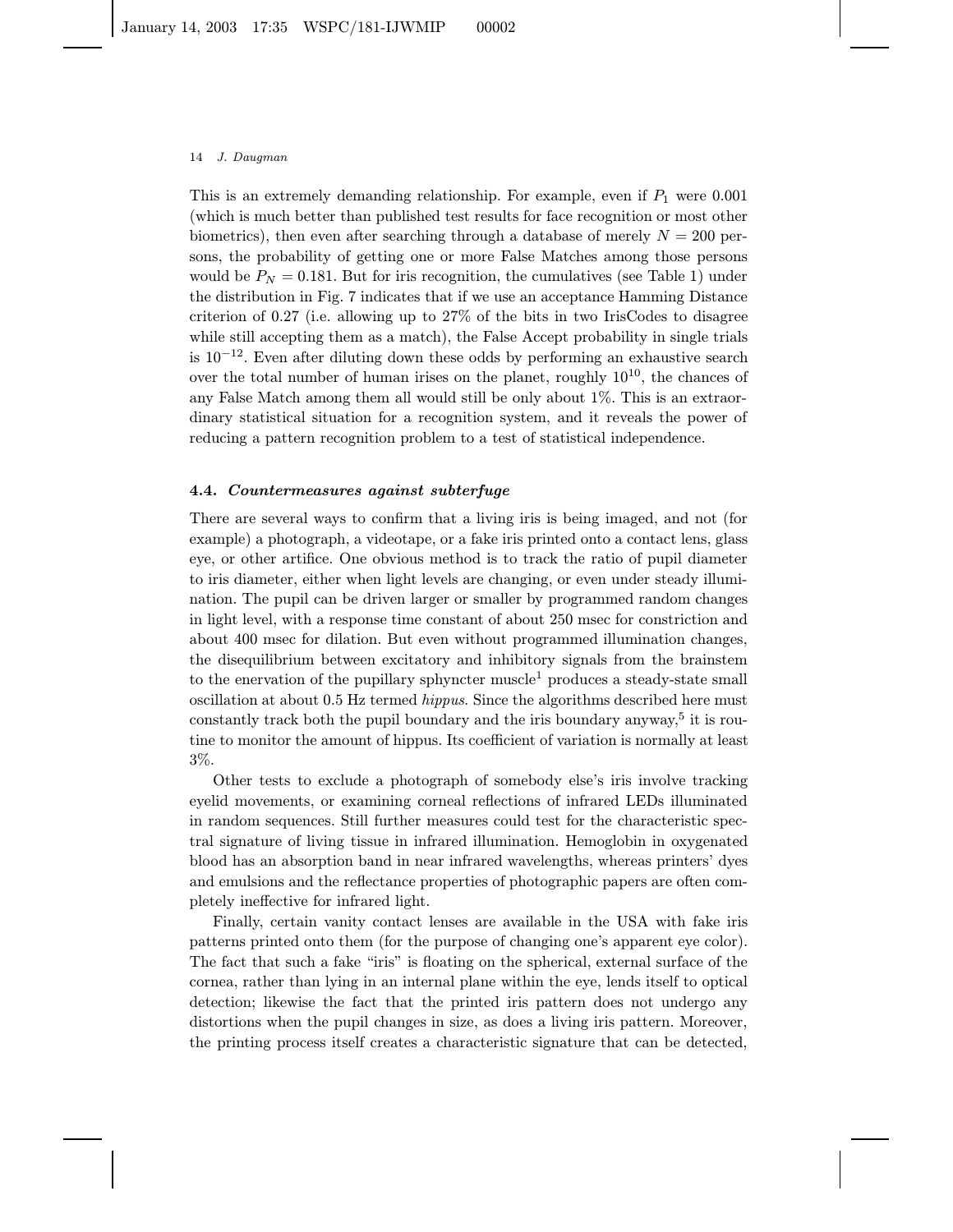

Demodulation by Complex-valued Wavelets 15

Fig. 10. Illustration of one countermeasure against subterfuge: detecting a printed iris pattern on a contact lens by the 2D Fourier domain artifacts of printing.

as illustrated in Fig. 10. The panels show a natural iris, and a fake one printed onto a contact lens, together with their 2D Fourier power spectra. (The central square of each Fourier spectrum has been blanked out to prevent its domination.) The dot matrix printing process generates four points of spurious energy in the Fourier plane, corresponding to the directions and periodicities of coherence in the printing dot matrix, whereas a natural iris does not have these spurious coherences.

#### 5. Execution Speeds

On a 300 MHz RISC processor, the execution times for the critical steps in iris recognition are as shown in Table 2, with optimized integer code.

Once an IrisCode has been computed, it is compared exhaustively against all enrolled IrisCodes in the database, in search of a match. The search process is facilitated and accelerated by vectorizing the Exclusive-OR comparisons to the word-length of the machine, since two integers of such length (say 32 bits) can have all of their bits XOR'd at once in a single machine instruction. Thus the elementary integer XOR instruction is an extremely efficient way to detect and tally up the total number of bits that disagree (i.e. the Hamming Distance) between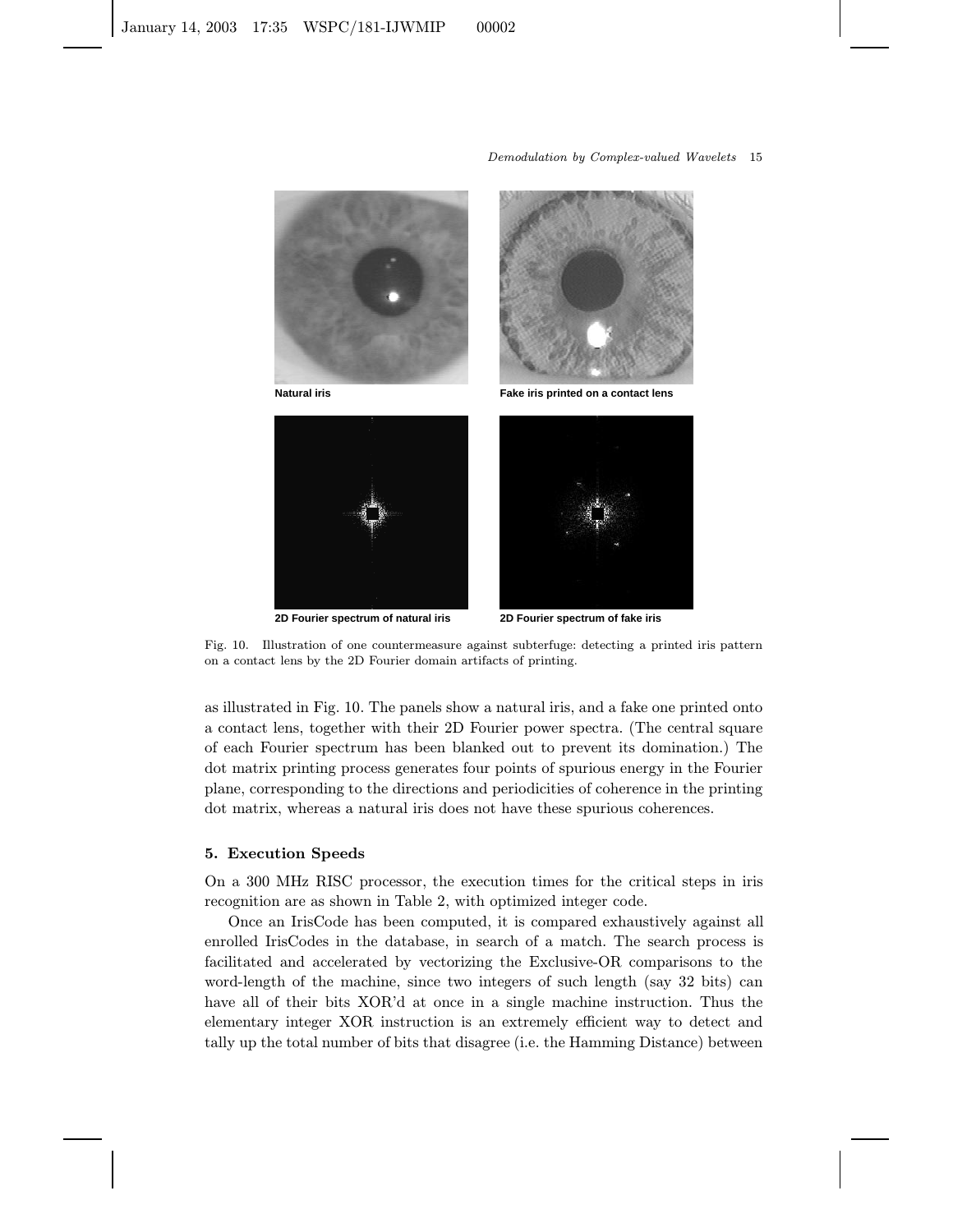| Operation                                     | <b>Execution Time</b> |
|-----------------------------------------------|-----------------------|
| Assessing image focus                         | 15 msec               |
| Scrubbing specular reflections                | $56$ msec             |
| Localizing the eye and iris                   | 90 msec               |
| Fitting the pupillary boundary                | 12 msec               |
| Detecting and fitting both the eyelids        | 93 msec               |
| Removing eyelashes and contact lens artifacts | 78 msec               |
| Demodulation and IrisCode creation            | $102$ msec            |
| XOR comparison of any two IrisCodes           | $10 \mu s$            |
|                                               |                       |

Table 2. Execution speeds for the critical steps in iris recognition.

two IrisCodes. Ergodicity (representativeness of subsamples) and commensurability (universal format of IrisCodes) facilitate extremely rapid comparisons in searches through large databases. On a 300 MHz processor the rate of raw comparisons is about 100,000 IrisCodes per second, and this rate could be further accelerated using dedicated PLA hardware to many millions of persons per second if such large databases of IrisCodes were ever enrolled.

### 6. Current Usage of this Technique

All current publicly deployed systems for iris recognition use the algorithms described here, by software license of the executable binary code. These include products or test systems deployed by: Panasonic, LG, Oki, Iridian, IriScan, Sensar-Sarnoff, EyeTicket, British Telecom, US Sandia Labs, UK National Physical Laboratory, Unisys, Siemens, IBM, and Schiphol-Group. Current major applications are airport security (including installations at London-Heathrow, Amsterdam-Schiphol, New York JFK, Charlotte, and Toronto); automatic passenger processing and immigration control in lieu of passports; bank cash machine access; database and network access; building entry control; nuclear power station security; computer login validation; prison controls; electronic commerce; and various government applications.

### References

- 1. F. H. Adler, Physiology of the Eye: Clinical Application (The C.V. Mosby Company, 1965), 4th edition.
- 2. J. G. Daugman, Two-dimensional spectral analysis of cortical receptive field profiles, Vision Res. 20 (1980) 847–856.
- 3. J. G. Daugman, Uncertainty relation for resolution in space, spatial frequency, and orientation optimized by two-dimensional visual cortical filters, J. Opt. Soc. Am.  $\mathbf{A2}$ (1985) 1160–1169.
- 4. J. G. Daugman, Complete discrete 2D Gabor transforms by neural networks for image analysis and compression, IEEE Trans. Acoustics, Speech Signal Processing 36 (1988) 1169–1179.
- 5. J. G. Daugman, High confidence visual recognition of persons by a test of statistical independence, IEEE Trans. Pattern Anal. Machine Intel. 15 (1993) 1148–1161.